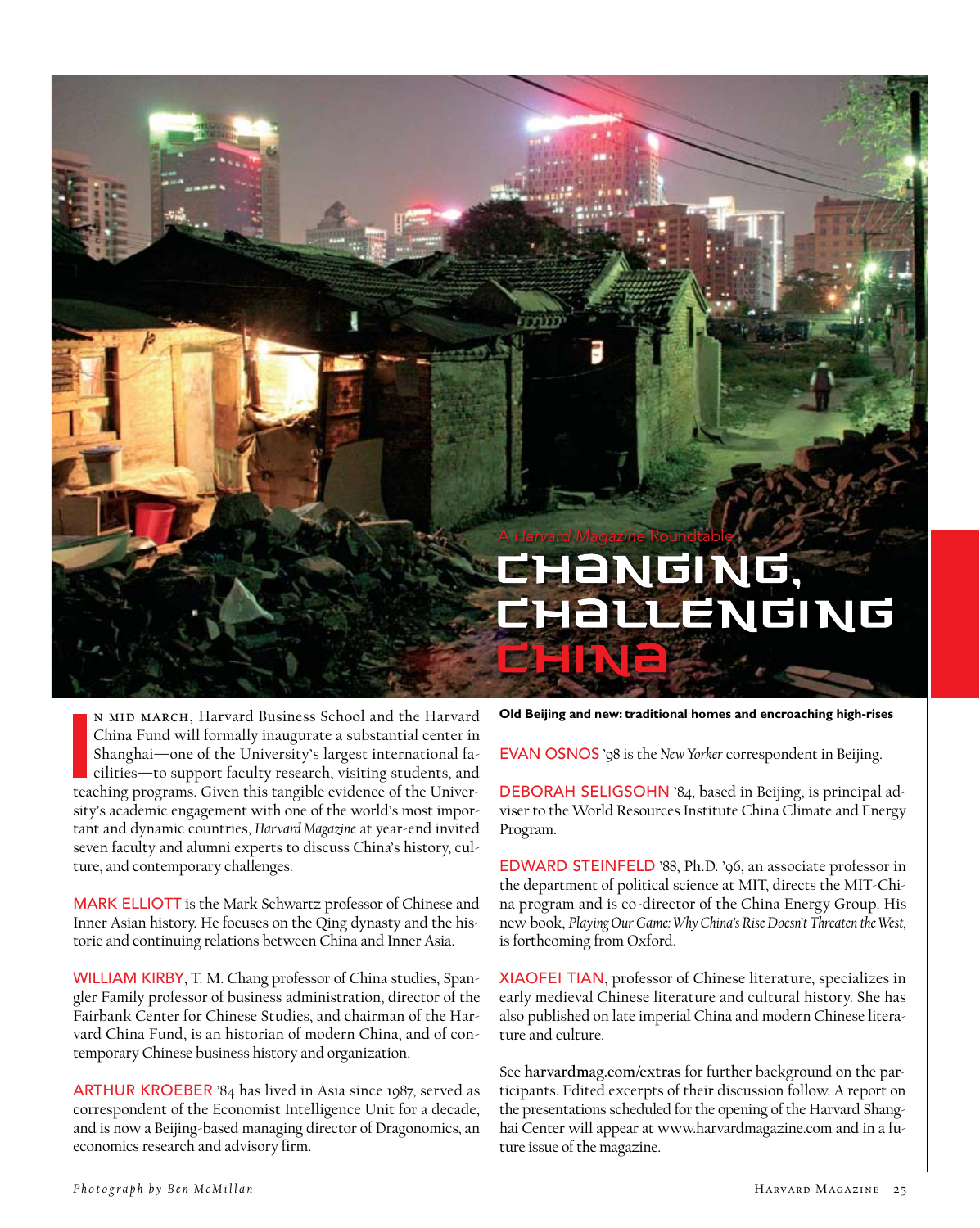

**MODERATOR:** The People's Republic of China today seems a growing giant with powerful economic momentum, unlimited human capital, and apparently unlimited financial resources that's how it portrayed itself in a very choreographed way for the 2008 Olympics and its sixtieth anniversary celebration in Beijing last October. In many senses, perhaps that image is true. But China also faces significant internal challenges and problems, many of long duration, that have been exacerbated by sweeping changes in the twentieth century and continuing today: the end of the imperial government—although not of the empire—in 1911, war and civil war, revolutionary upheavals, and even the effects of its current growth.

KIRBY: You made the transition between the last dynasty, the Qing, and the era of the several republics. Mark, our Qing historian and scholar of China's borders, might be the logical person to get us going on this.

ELLIOTT: I've just co-taught a course on comparative empire and nation in Russia and China. This notion of "empire" for most of the last several decades has been something of a dirty word.

Part of what China is struggling with today is, in fact, this very problem of *what* it is. Is it the continuation of an empire, a modern nation-state, or something in between? It has inherited a lot of the legacy of the old empire, but at the same time is struggling to reconcile what we expect of nation-states in terms of national or cultural or religious unity—trying to reconcile that with the ethnic and political diversity within its current borders. In a way, it comes down to trying to reconcile the current Chinese state with historical notions of what China is, where China is, who's

Chinese—very complicated and sensitive issues, needless to say.

OSNOS: In answer to the very provocative question of who is Chinese and what constitutes Chineseness, I've been noticing the significant population of foreigners who are settling in China. In Guangzhou today, there are large populations of African migrants who have come simply because it's a better place than where they're from. China is suddenly thrust into the uncomfortable position of being a destination. And that means it has to begin to figure out if there is a philosophical and ultimately an administrative mechanism for incorporating those newcomers into the Chinese identity. The idea of Chineseness itself may be in flux.

STEINFELD: This issue of integrating outsiders is so tied up with empire, I think it may be worth considering the parallels between the Chinese and the American experiences.

Most Americans probably wouldn't view their own country as an empire—although plenty of outsiders do. But if you think about the development of American power over 250 years, we have a story of urbanization, industrial revolution, incorporation (violently or otherwise) of different kinds of minorities and outsiders, political change—all kinds of ugliness and violence, as well as triumph.

While I'm not a fan of crude comparisons, I think it's fair to say that the Chinese experience has all these elements—industrial revolution and demographic revolution, urbanization, political change and political revolution—but condensed in some respects into a period of 20 or 25 years. It's empire and revolution on "speed"—along with globalization at the same time and, compounding a lot of these factors, technological change. To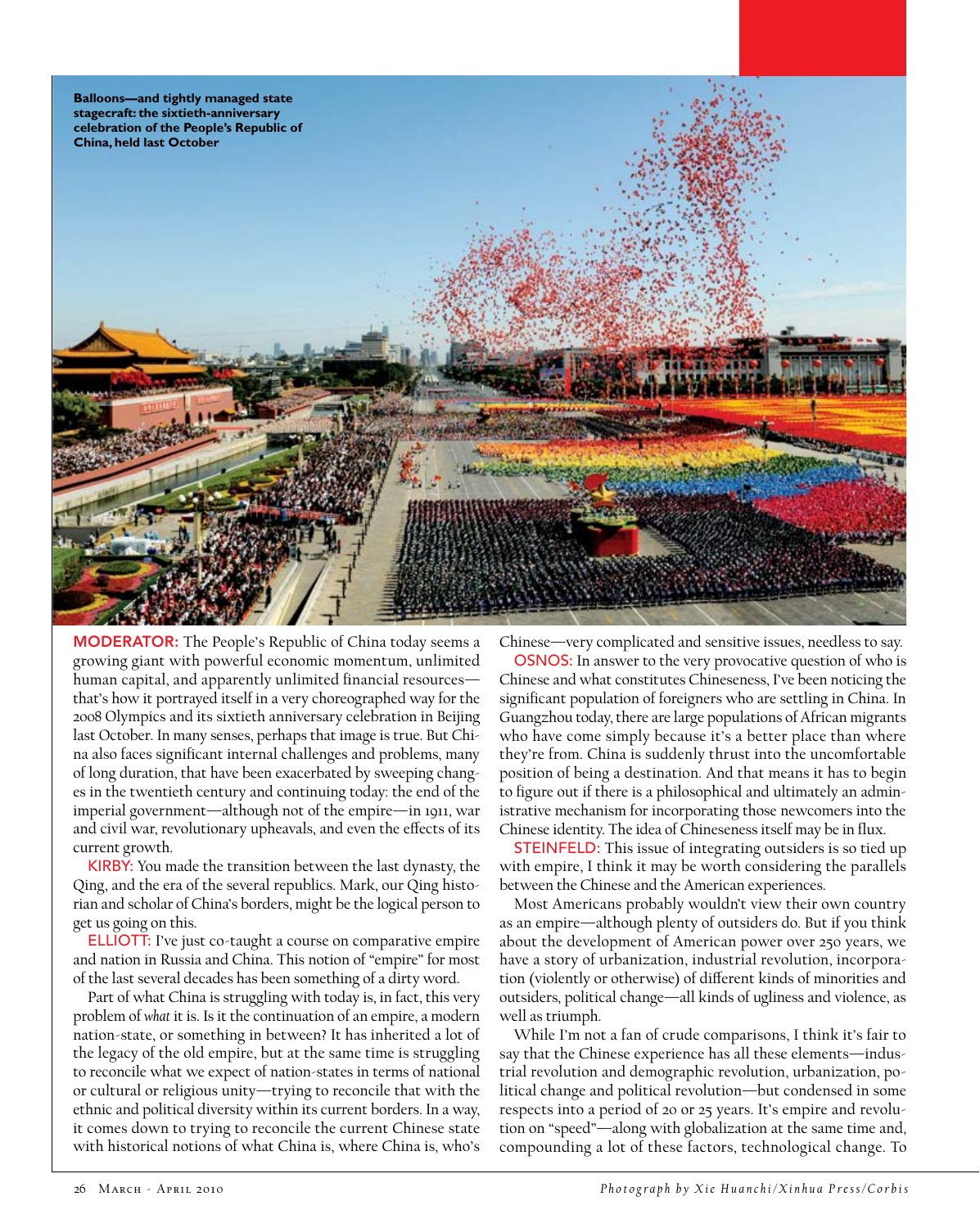me, that's what is so spellbinding and head-spinning about this place.

TIAN: But there's one interesting difference from the American experience. Can those African immigrants get Chinese citizenship? Would they be treated as African-Chinese, or Chinese-African in some ways?

In recent years, these forces of globalization are pushing China even more strongly to look for the Chinese identity. I taught a course a few years ago called "Being Chinese." A lot of students— Asians, Chinese Americans, but also, increasingly, undergraduates coming directly from Chinese high schools—are very curious and eager to find out what being "Chinese" means. It is a question that had no meaning before the nineteenth century. Now they think about this very intensely exactly because of the forces of globalization. They're encountering a lot of foreigners now, and that makes them even more intensely aware of being Chinese and then they start asking, "What does this mean?"

**STEINFELD:** You were asking whether an African immigrant could ever be Chinese. I was wondering, can a Tibetan really ever be Chinese, or a Chinese citizen? Can a Uighur? But I also ask myself, are Native Americans truly American citizens? Today, yes, they're American citizens, but are they truly Americans, as many of us think of Americans?

These are challenges that China, as you say, hasn't resolved.

ELLIOTT: There was a story recently about a young Uighur fellow who was traveling in Manchuria, in northeast China. He couldn't get a hotel room, because he was assumed to be a foreigner. And then when it was understood that he was a Uighur, that was even worse. He basically ended up down at the public security office, pleading to be treated like any other citizen. This is the point at which the system is still inadequate to meet the needs of people who find their place in Chinese society challenged in that way.

Non-Han people in general find themselves face to face with a default Han identity that is similar in some ways to the default white identity that historically has defined what it means to be American.

SELIGSOHN: Even though it has minorities, China is essentially an ethnically based country, whereas the United States is not. The contemporary European experience in absorbing immigrants probably indicates some of the continuing challenges that China will have over many decades in trying to deal with this.

We also have to remember that *citizenship* does not necessarily imply *equality*. The Chinese have legally established that the Tibetans and the Uighurs are citizens. They just aren't treated very equally.

KIRBY: When Peter Bol [Carswell professor of East Asian languages and civilizations] and I teach the "Rice Paddies" course [Historical Study A-13, "China: Traditions and Transformations"], we start with a question, "What is China?" And we pose this argument: China is a great and ancient *civilization*, but it in fact is a very new *country*—there was no state formally called "China" before 1911. As late as 1934, in a survey done outside of the capital city of Nanjing, people were asked the name of their country. Almost no one gave the official name, *Zhonghua Minguo*  ["Republic of China"]. Some said *Zhongguo* ["China"]. A majority said simply, *Daguo* ["big country"]. Today, I think almost everyone around Nanjing would know both the official and generic name of their country. Their conceptions of citizenship have evolved

from being (vaguely) subjects of a great, multinational, multicultural empire under the Qing and even the early republic—which was, at least by its flag, a state of multiple, equal ethnicities to the situation today, in which everyone is a *Zhongguo ren*—that is, everyone is "Chinese," as a citizen of the People's Republic of China—whether they're Han or Uighur or Tibetan or Mongol.

Yet at the same time, you still have President Hu Jintao talking, as he did at the sixtieth anniversary, about the recovery, or *fu xing,* of the "great race" of the "Chinese" people, by which I'm sure he doesn't actually mean Uighurs.

KROEBER: Even among Chinese citizens**,** so many of the 100 million or 150 million migrant workers who've moved from the countryside are unable to participate in the full range of urban life, because they work in an export factory, they live in the company dormitory—and they aren't allowed to have a residence permit in the city that enables them to bring their family in and take advantage of schooling and other social services. They're secondclass citizens. China really has two classes—urban citizens and rural citizens—and they live very different lives.

# What Kind of Politics?

KROEBER: I wonder if I could turn the conversation a few degrees, to talk about a problem in terms of China's political development—which is also a problem in the conversation between China and people in other countries *about* China's political development.

Someone alluded to the anxiety felt outside China by its emergence as this large force. One way this anxiety gets expressed is in the dialogue about political reform or political repression and human rights. This is a conversation that I find increasingly difficult to have even *within* China. There are lots of highly educated people in Chinese cities who may not be happy with specific things the government does, or in general terms with a lot of aspects of the government. But they're probably *more* unhappy with foreigners talking as if there is a single right way to organize a polity, and that China is falling short of some universal ideal.

In every country that has emerged from the European tradition, there is a very strong intellectual history of talking about politics—meaning negotiations among different interest groups within a society, all of which are assumed to be equally valid.

The main discourse in China is not about *politics,* but about *governance*. The crucial issue is not negotiations among autonomous interest groups—because the state is seen as an absolute sovereign over *all* interest groups, rather than being itself a compromise *among* interest groups. Instead, the key issue is the responsibility of the people sitting atop the state structure to ensure the country is governed justly.

Clearly, the fundamental issue today is that we've had tremendous economic development and the creation almost overnight of what on the surface seems a very modern society. But although there have been substantial modifications in the mechanisms and procedures of Communist Party rule, the political system has not developed commensurate with the degree of economic development.

Somehow, China is going to have to figure out over the next few decades what kind of political system it wants. One big difficulty is that most of the vocabulary for talking about political systems has been developed in the West, and that vocabulary is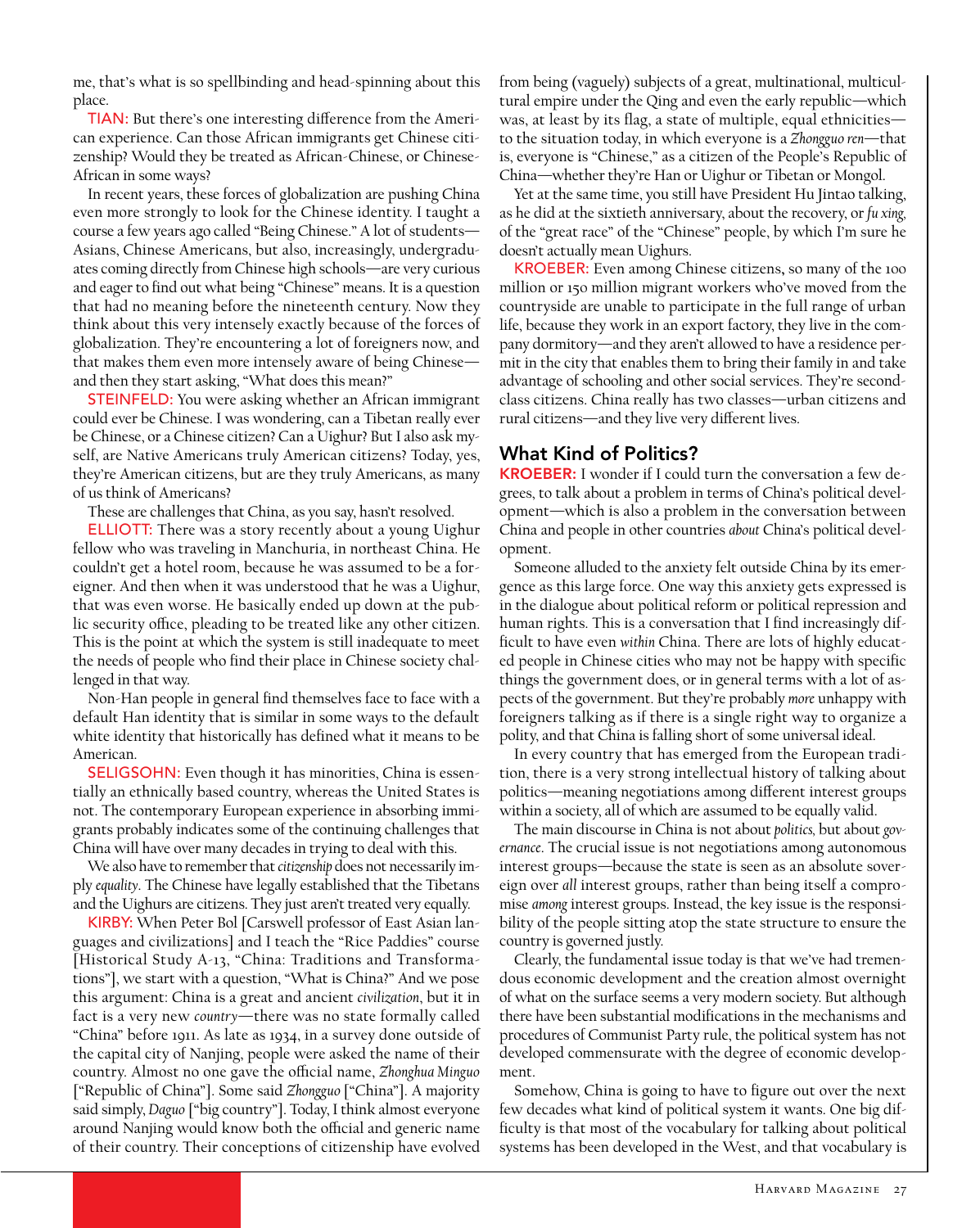quite alien and arguably not relevant to most Chinese people's experience. It's going to be hard to create a successful polity in China based purely on those imported concepts. You're going to need to take advantage of the Chinese intellectual tradition of discussing what makes a just government.

But unless you're at the *Zhongyang Dangxiao*, the Central Party School, where the Communist Party trains its leaders, you're not allowed to talk about these things in any public way.

That's the internal problem. The external problem is that Westerners who frame everything in terms of politics tend to argue that improvements in governance—which are real and important—are meaningless because they haven't been accompanied by political reform. And many Chinese resent that.

TIAN: I absolutely agree. I think political system reform is very important for China's future. I'm Beijing University class of 1989, and I was there in the student movement at Tiananmen Square it's been 20 years now. I keep thinking about what people wanted at the time: democracy and reform in the political system. Now increasingly I feel that education is the key—not overnight revolution but a long-term thing that can actually help China change. China cannot change or reform its political system if its citizens, the people, do not reform China itself. If the ideas come from outside, you will meet a lot of resistance.

It will be very hard to achieve reform—especially when the Chinese government is rather successful in instilling a lot of nationalism and nationalistic patriotism in its citizens, from primary and secondary education all the way through the test-oriented higher-education system. There has been a lot of *aiguozhuyi jiaoyu* ["education in patriotism"], coupled with this anxiety about Chinese identity that we were discussing. So I think the one thing the Chinese government wants to try to get across is this idea of being a *Zhongguo ren*, literally, "a person of China" that is, not being a Han Chinese in terms of ethnicity, but rather being a Chinese person in terms of national identity**.**

The government controls a huge amount of money and resources. As long as the ministry of education and the state planning committee control the educational system, it's very hard for other opinions and ideas to get into the younger generation. They have become increasingly nationalistic, buying into all this stuff they've been getting from their teachers and from radio, TV, and the Internet—everywhere. It's very different from the 1980s, which was much more liberal, open-minded, and tolerant of foreign things. Now I feel China is becoming more closed up, in the sense that it becomes more self-absorbed. It's kind of a regression, compared with the huge economic leap forward.

SELIGSOHN: I think those comments make sense to people who know China well, but they can be widely misunderstood by others. When I started teaching in Beijing in 1984, there was a *lot* more control. There were still neighborhood committee peo-

"I feel China is becoming more closed up, more self-absorbed. It's kind of a regression, compared with the huge economic leap forward."

ple checking in when a foreigner visited. It was at the end of the "spiritual pollution" campaign, and people were getting arrested for simply talking to a foreigner in a train station.

That kind of petty interference in personal life has not happened since 1992 [when Deng Xiaoping's *Nanxun*, or "Southern Tour," promoted trade-led economic growth, overcoming conservative objections to market-oriented reforms]. So in that sense, people are much freer than they used to be.

But in the '80s there was a discourse about whether the way to reform was political or economic. So people felt equally free talking about politics and economics—and equally unfree in both areas. It was *not* so simple to talk about banking and getting rich. That was really politically risky, whereas by the mid '90s, of course,…

ELLIOTT: You could have those conversations in a restaurant.

SELIGSOHN: Yes, very easily. So there is this complexity about having the conversation about degrees of control within China versus outside China. I think it gets misinterpreted all the time.

There are ways in which the central government can control things tremendously effectively. And there are areas where it can't control anything at all.

It is interesting to explore this contrast between *politics* and *governance*, because relative to every other developing country, China has very effective governance. It's *much* more able to implement policies.

TIAN: They've been perfecting bureaucracy for thousands of years.

SELIGSOHN: Right. When I'm trying to figure out what's going on, I find that if you don't think about the political system, but just about the bureaucratic system—and I used to work in the U.S. federal bureaucracy—it's very easy to figure out what's going on, because China's bureaucrats act like bureaucrats anywhere in the world. It's all negotiations between offices, between ministries, rivalries between divisions. If you figure out who's controlling the budget, you have a pretty good idea of who's fighting with whom.

That doesn't imply that China can't control what happens within its borders—it clearly does. But there's clearly a diversity of interests which are mediated in a very bureaucratic system. The degree of control over what happens at the local level varies by topic and by the interest of the central government.

TIAN: I agree. But I just remember, when I was in Shanghai, talking to a friend who is a professor at East China Normal University, whose child is in high school. The child came home and told him the teacher was criticizing the government in class, as a digression. And the next day, the teacher discovered that he had been informed on to the local police by a student in that class. You're right that government control is very varied. But this kind of incident is something to be worried about. It's different from institutionalized control in the form of the local committee supervising the citizens on the street. I find that a student from a very good Shanghai high school informing on the teacher for criticizing the government—and feeling very righteous and very patriotic because they think that any criticism of the government compromises the great enterprise which is China—illustrates the ideological influence that's seeping into people's consciousness and the discourse.

If China keeps closing in—and government is spending *so* much effort and money and energy on promoting "national learn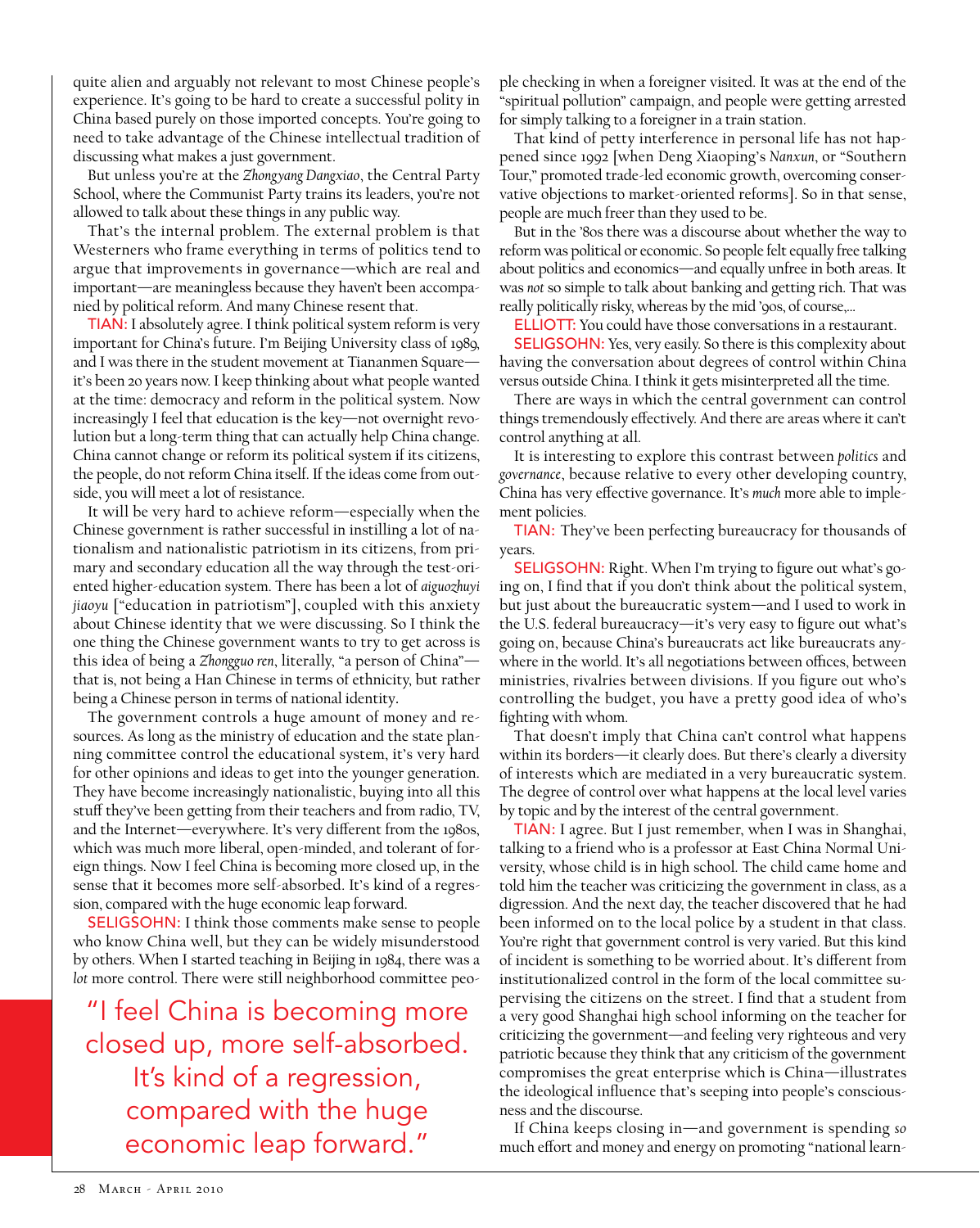ing" and Confucianism—basically, no diversity there—I'm very concerned about the attempt to make it monolithic, despite all the diversity among the populace and on the local and regional levels.

### Nationalism and Internationalism

KIRBY: Xiaofei, the question that you raised implicitly is really about the strength and capacity of the government and the security or insecurity of the regime. Here we have a regime that, as Debbie said, is really much more effective in governance than that of virtually any other developing country. It has enormous capacity to get things done. Look at the infrastructure: the new highways, the magnificent airports, and the enormous growth of universities—there isn't a major university in China that hasn't added one or two new campuses in the last 15 years—that is, in the same time period that Harvard acquired, and built nothing, in Allston. In this regard, visiting China can be a humbling experience. One sees a government that is of course incredibly bureaucratic, but perhaps more effective because it's a bureaucracy of *engineers*, as opposed to a bureaucracy of *lawyers*, which is what we have.

So you have this country in which, in terms of infrastructure and economic development, things appear to be going remarkably well—particularly in a year of global economic meltdown.

But at the same time, at least from an external perspective, the celebration around the sixtieth anniversary was marked at least as much by anxiety and insecurity as it was by pride of accomplishment. And often enough when China may appear to be prideful and "arrogant," which is how the U.S. press portrayed the situation during President Obama's visit in November, we might also see the Chinese actions in terms of government insecurity in a rapidly changing environment, in and outside of China.

OSNOS: Over the last year, because of the financial crisis, you started to see a strange conjunction as the official narrative about the nation has merged with the facts on the ground. About a year and a half or two years ago, I began to encounter a growing sense among the young elite—young bankers and political scientists a kind of triumphalist feeling that the Chinese system was thriving despite the efforts of the West to hem it in.

In response to things like the failed effort by a Chinese oil company to buy an American oil company [Unocal, in 2005], that triumphalism reinforced the feeling that China's only philosophical refuge was nationalism—that the only place they could really be strong was if they rallied around the flag. That's only been confirmed by the events of the last 18 months, because you find this belief that China had participated in the global financial system that was defined by Washington, and to the degree that it did so, it was vulnerable.

STEINFELD: It's worth thinking about governance in two ways that aren't necessarily related. One is, governance as the ability to *deliver stuff*. Increasingly in China, many people are impressed by the ability of their government to deliver stuff—as Bill said, infrastructure, technology, all kinds of things.

But then there's also governance as *process*, involving issues like inclusion: Who's included? Who's not? What are the procedures? What's the level of participation?

We might look at the healthcare debate in the United States and say the governance is a mess: we're not really delivering anything. But on the other hand, we're seeing good governance:



there's a lot of inclusion; everybody's lobbying; every voter is writing in.

In China, governance in the sense of the capacity to deliver stuff has gone way up. But governance in terms of inclusion has lagged.

We have no idea how those two kinds of governance truly interact over time in any country, just as we don't really have any idea how economics and politics really interact over long periods of time: whether economic change really drives political change, or vice versa.

So I'm rather cautious about drawing conclusions about where China is and whether there really is a gap between politics and economics. Arthur's characterization of China as having had this economic leap forward (pardon the term), without a commensurate political change, makes sense to me. But had I been there, I probably would have described Korea in the 1970s, and Taiwan in the 1970s under the Kuomintang, as fitting that description. And I also would have said then that *they* certainly didn't have the public space or the terminology to debate issues of politics in either place. But both of those places are now vibrant democracies.

On so many dimensions, socially and economically, China seems to be marching down a road that looks somewhat similar to what its immediate neighbors have done. Whether the politics is truly lagging, I'm not sure we'll be able to say that in 20 or 30 years.

KROEBER: I think that's true in one sense, but there are a couple of key differences. One is just size. China is *enormous*—the sheer size of the country and duration of the civilization make it a different thing. And geopolitically, China is an independent actor, whereas South Korea and Taiwan were essentially vassal states of the United States. Size complicates the development process by stretching it out and embedding large inequalities for longer. And the stakes are higher because China is an independent geopolitical actor.

ELLIOTT: I agree that the big debate on what kind of a country the Chinese people want hasn't really happened yet. There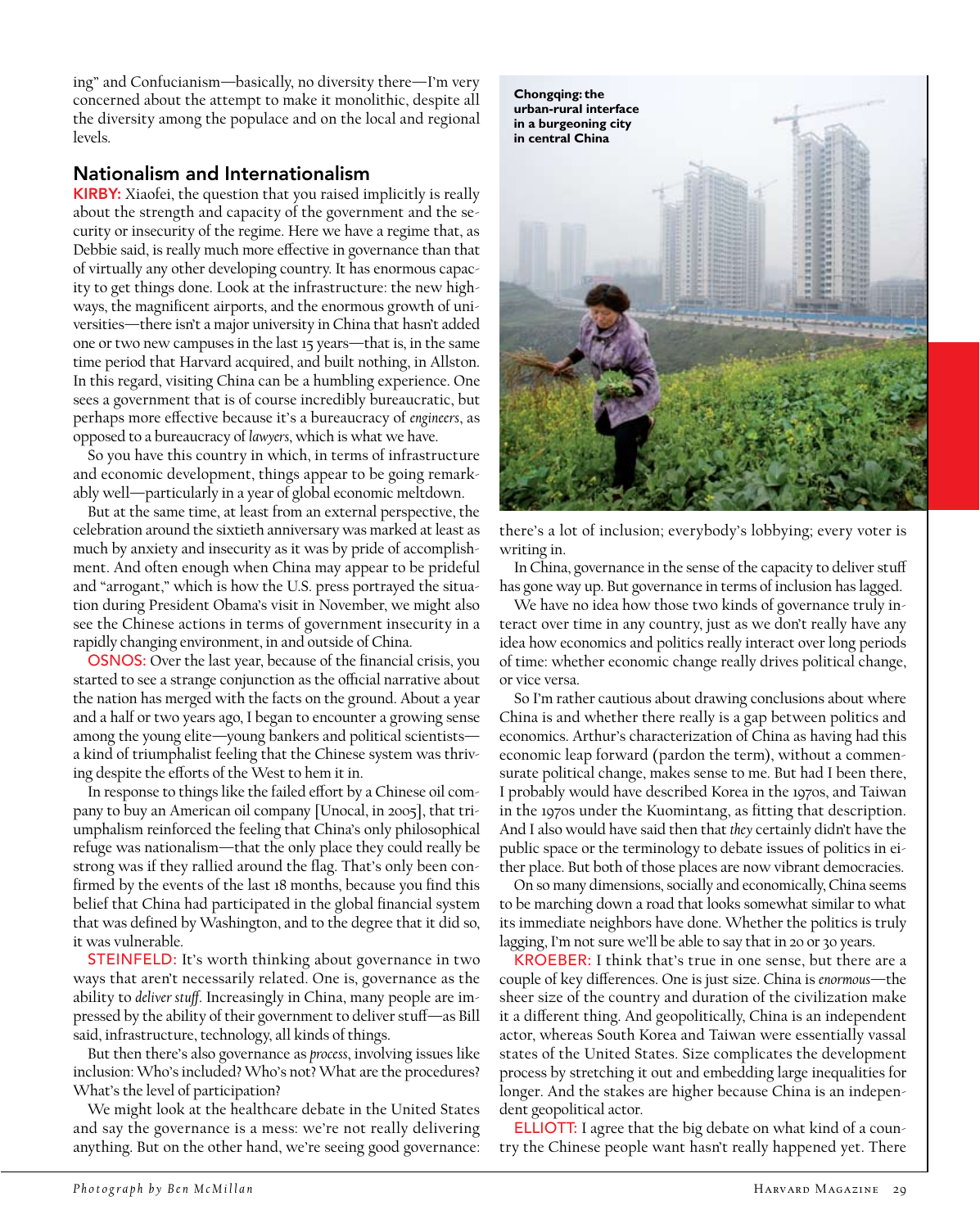are places where it's happening, but these are not public debates. They're not carried out in newspapers or on television, or even openly in films.

The unresolved question, of course, is, What is going to replace Communism? You see *none* of the sorts of political "lines" that you used to see even in the mid 1980s—stock references to the proletariat and capitalism. Everybody seems to be willing to just look the other way, to put off the debate about what kind of political society is going to shape the country going forward.

 In the meantime, nationalism is a ready-made solution. It fills the gap. But it is a very slippery thing for the party to try to control, not least because of its many different meanings—getting back to what we said before about what it means to be Chinese. Does it mean being a citizen of the People's Republic of China? Does it mean that you're Han? How are you going to buy in? People could buy into Communism regardless of who they were, but that's not so easy for people to do today. Debbie made the point that China is an ethnically based state. Demographically, certainly, it's more homogeneous than a lot of states. But in terms of geopolitics, half the country is not Chinese, if by "Chinese" we mean territory historically occupied by the Han.

One other point, about what Ed was saying about changes in Korea or in Taiwan. The Chinese political tradition is extremely rich, and there's no shortage of examples of politics of negotiation—even if the idea of a "loyal opposition" is weak. But the lack of opportunity to sort through the past in an unfettered way, without fear of retribution, really hampers the efforts by a lot of very talented, well-meaning people to try to sort out what system will work in a country that really is a continent.

After all, China is like Europe. China's *not* like France, it's *not* like Germany. It's like *all* of Europe in terms of most scales that we want to think about. And no experiment on that scale has succeeded yet. We're seeing efforts to create a unified Europe now, but think of all the blood that was spilled on the way. The task that lies ahead is not easy—and it's not made any easier by the fact that people can't talk freely and openly about the challenges they face.

STEINFELD: It's understandable that many Chinese citizens today have tied up their identity with China's whole developmental process. Lately it's been a successful process, and you could trace back that identity with modernization and development to the May  $4<sup>th</sup>$  Movement [early in the twentieth century], and even earlier. So that kind of wrapping oneself up with a national mission, a modernization mission, isn't unique. It's understandable, and not necessarily offensive.

There's a different kind of nationalism, though, that we've associated historically with other places—Japan and Germany prior to the Second World War—with tying up the individual to a sense of national or countrywide victimhood, and a sense of having to right the wrongs of this victimhood by tearing apart the rules and making new ones. Certainly everyone around the table has heard or seen aspects of that nasty nationalism in China.

But I've heard a lot more of the sort of patriotism that involves wrapping up the individual with China's developmental mission. When I see China trying to exert itself nationally, or insert itself on the world stage, I think it's that desire to be at the table, to participate, as often as it's that kind of elbows-out, righting-thewrongs-of-the-past kind of offensive nationalism.

In other words, I think in many of these instances, Chinese

citizens like their government. They want to be at the table. And that's a relatively progressive development, because basically it's *our* table.

SELIGSOHN: Well, they want to be at a table that sets the developmental mission for themselves and the world, which is positive. They also want to *reset* the table.

STEINFELD: I don't think it's a wonderful situation, but it's a lot better than it could have been. And in many ways, it's a situation that many people in the United States have wanted for decades.

KIRBY: One of the most consistent and professional ministries in post-imperial China, but also dating back to the late Qing, is the *Waijiaobu,* the foreign ministry. It has pursued a very broadly consistent set of policies designed to promote China's national interests, which start with the defense of the borders inherited from the Qing. If you look at China's involvement in the League of Nations, and in the United Nations today, and in many global bodies, it has been one of the most responsible parties. It has interests everywhere, and needs to be taken seriously on every matter of importance. Its interests have also been consistently *limited*, with very little of the adventurism that has marked recent American foreign policy, or at times that of the former Soviet Union.

KROEBER: Will that continue to be the case, though, with China's vastly increased international engagement, in terms of both trade and investment? Because the reality is that China hasn't *had* to be adventurous before, because they had no overseas investments. We are just at the very beginning.

KIRBY: That's a real question to watch. If you look at China's combining of foreign policy, investment, and energy decisions in Africa, there is much to complain about, or to criticize. But at present it doesn't come close to matching recent decades of American interventionism, when foreign policy, energy needs, and military capacity have come together to redefine—not always for the better—the American role in the world.

KROEBER: You can't compare China now to the United States now, after the U.S. has had 100 or more years of doing this. China is more or less where the United States might have been in 1890 in terms of its international profile.

KIRBY: Or maybe the 1950s, in terms of propping up shahs and so on.

SELIGSOHN: It does suggest that the United States and other foreign powers ought to be focusing on the positive side of Chinese internationalism, because China wants a seat at the table. Being part of writing the rules for the next 50 or 100 years is going to make it more likely that they continue to have a non-adventurous approach overseas—if they feel comfortable with those rules, if they feel that they're being treated fairly. There is a self-perception in China that they don't interfere in foreign states, that they're fairly conservative, that they look out for long-term economic interests. Those are positive self-perceptions to encourage.

KROEBER: Right. But it's also fair to point out that most Americans have exactly that same set of perceptions—and the rest of the world would see those American perceptions as selfdelusions.

Polling data from the Pew Global Attitudes Project support this. If you ask Chinese citizens how they feel about their role in the world, and whether people like them, they say, "Everyone likes us." But if you go everywhere else and ask, "Do you like the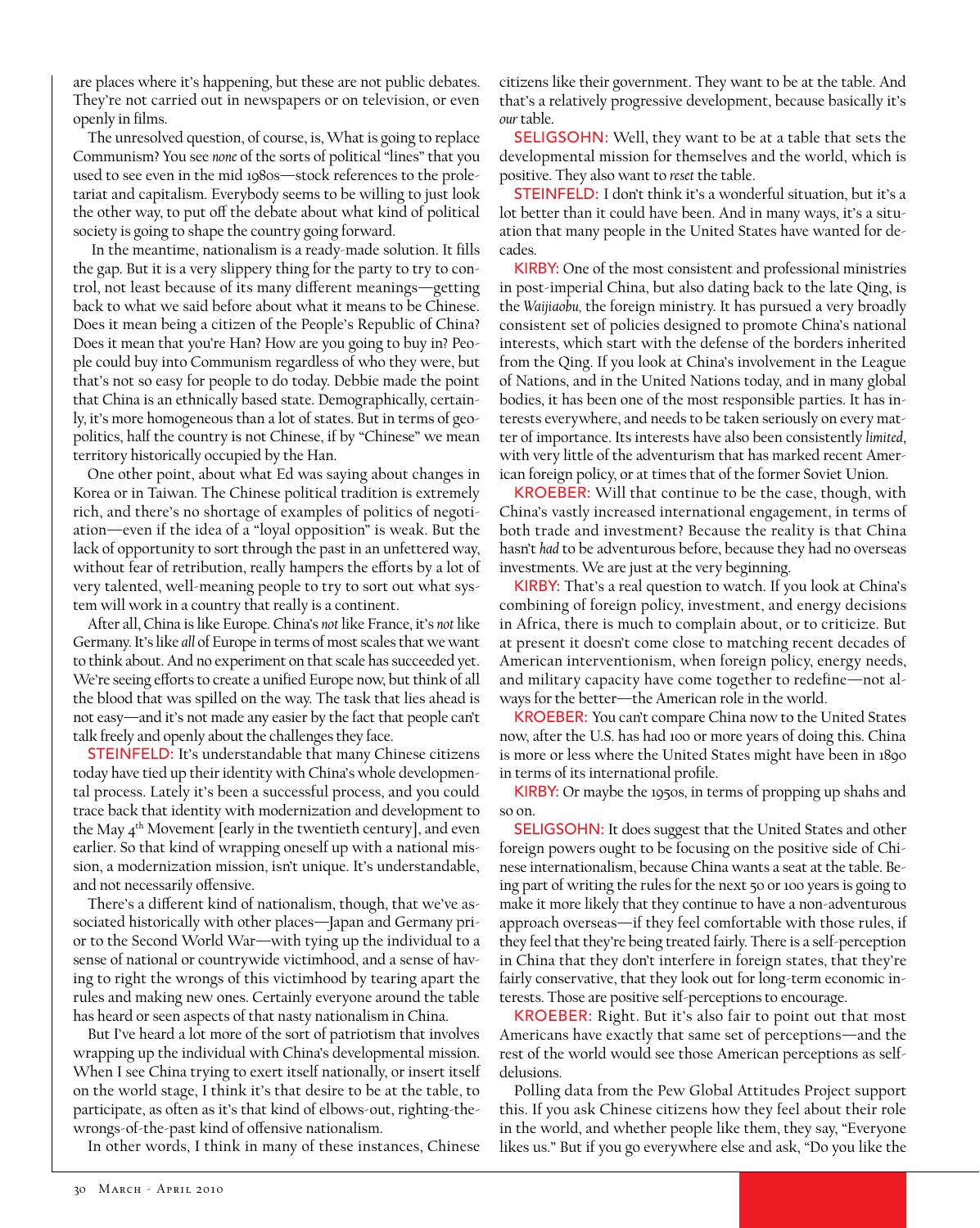

Chinese?" the answer is, "No, not really," or "We're suspicious, we're concerned."

So, as Ed said earlier, there are similarities between the United States and China. They're both big countries.

TIAN: They both think that they're the center of the universe.

KROEBER: They both think they're the center of the universe. They think they're benevolent, and everyone likes them because they have a good sense of humor and so forth. But sitting at this table, we have some doubts.

TIAN: It's nice that China is sitting at the table. I think it's crucial to note that China always feels *misunderstood*. Every Chinese visiting scholar or student I talk to always says, "We have a great civilization, a great history, a great culture. We're just always misunderstood by the entire world." There are grains of truth to that. But conversely, I don't think China has been making huge efforts to understand the world.

# Growth and Legitimacy

MODERATOR: Whatever the political system turns out to be, whatever internal factors affect China's external position, let's talk about what some of the stakes are in China. This is a country that has had tremendous growth in the last 30 years, physical transformation, internal migration and urbanization that are off the scale, and changes in family relationships with the onechild policy and people leaving ancestral homes for cities. Along with the growth has come significant economic inequality, which ran against the grain of the ideology when the growth started. That's a lot for the society to absorb, along with the introduction

of technology, exposure to the rest of the world, the end of state and company social supports in terms of housing and the "iron rice bowl" of economic security, more pollution, and a rapidly aging population.

Other than their daily lives and getting richer, what are the issues that the Chinese people care about, that the government cares about, and what are they doing about them?

OSNOS: That brings me back to the Pew poll. The most interesting finding is not the satisfaction level in China, or what China thinks the rest of the world thinks of China, but rather the *gaps* between the perceptions at home and the perceptions abroad. When those gaps are exposed, as they inevitably are, you get pivot points and very dramatic moments.

For instance, the average person on the street in China believes the image of the country abroad is as a friendly, benign figure in the world. In the spring of 2008, in the run-up to the Olympics, around the time of the uprisings in Tibet, it was shown to them that that was not the case—or at least that the image of China abroad was much more complex. It was in that gap that you saw this enormous energy released, in that space between reality and perception [as Chinese spontaneously assailed foreign critics of the government's use of force in Tibet].

You can see a similar effect in the polling data on overall satisfaction with the government and the quality of life. Among the Chinese population, the satisfaction "with the direction their government is taking them," or "the direction the country is taking," is always very high—somewhere around 70 or 80 percent. In the United States, we're way down in the 30s.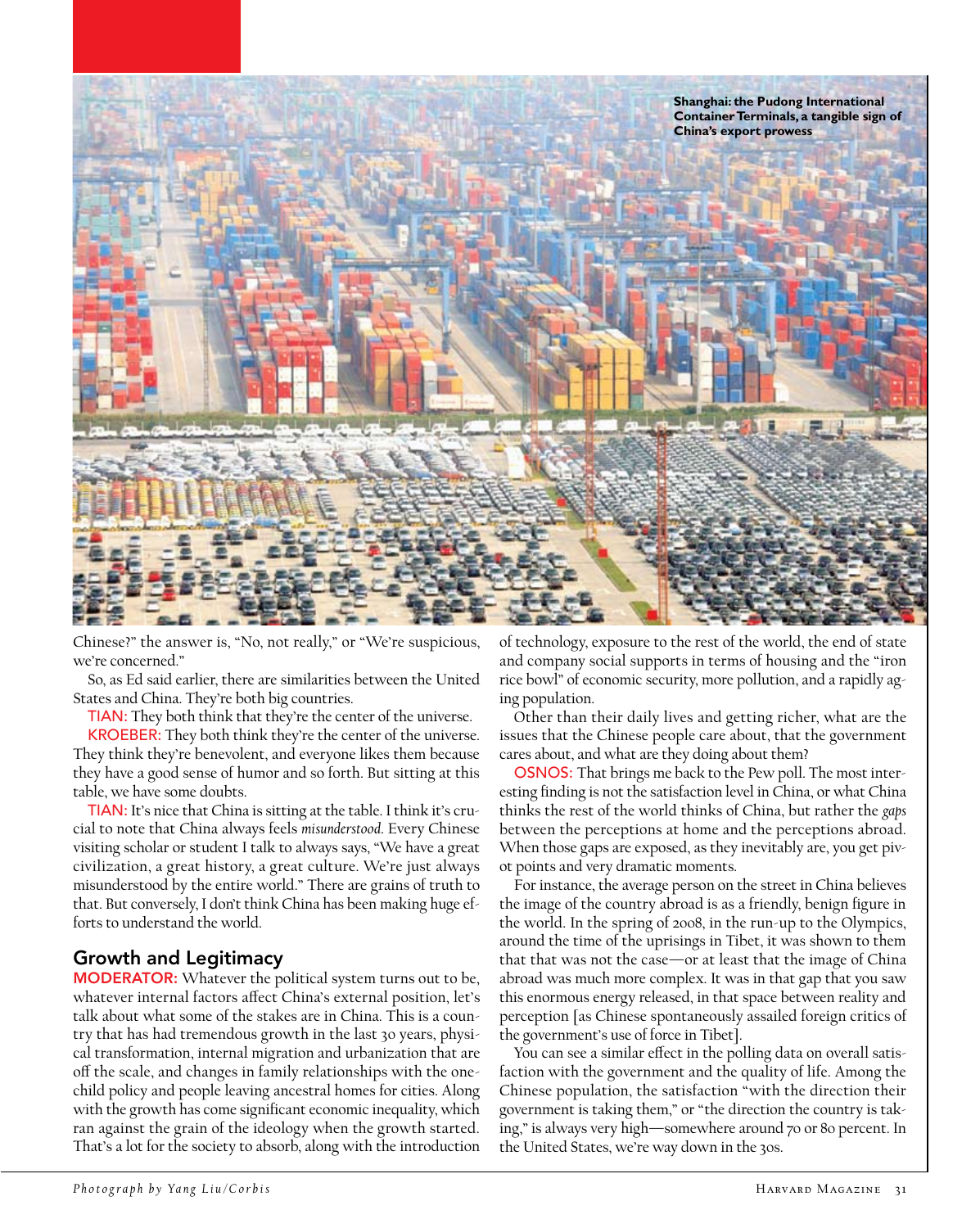That looks reassuring for China's government—like they have a deep well of support that they're heading in the right direction. But that in some ways masks a very brittle sense of satisfaction—and I think the government knows that very clearly. That satisfaction is predicated on economic growth. If you lose that growth, you really start to see the gap between that number and what may be the deeper feelings of insecurity below.

SELIGSOHN: The Chinese government knows its legitimacy is fairly heavily wrapped up in continuing to deliver prosperity. One problem is that the way people mainly feel prosperity is through job creation and job opportunity. But that's not what the government measures. They look at the straight Gross Domestic Product numbers, not at the types of economic activity that would yield more jobs. They would do better if their economic programs were better designed to look directly at job creation. That's the same as saying they need to rebalance the economy, moving away from this heavy-industry focus toward more services and a more diversified economy, where there are more jobs per unit of GDP.

One of the big challenges is that they *do* need to continue to generate jobs, of ever higher quality. They've done this incredible job of increasing higher education, as Bill noted, but now the marginal graduates of secondary colleges and universities are having a tough time finding jobs. That may not be a macroeconomic problem, but it is a political-stability problem.

And the structure of the economy is also their largest environmental challenge, because if they can shift away from overemphasis on heavy industry, they will also have a cleaner economic structure. They've done a fairly good job in terms of doing something serious about air-pollution abatement. They have a long way to go on water pollution—their largest single environmental challenge in terms of human health.



# The Heavy-Industry Economy

MODERATOR: Americans looking at China's compound 8 or 9 percent growth may not understand the job-creation problem, or why it isn't trivial to "rebalance" the world economy by saying the Chinese should consume more while we consume less. How does that economy work?

KROEBER: The Chinese economy has expanded at a rate of about 10 percent a year since 1980. It's very impressive. But China's experience is not that different from that of other East Asian economies. It's roughly comparable to the expansion of Japan after World War II. The difference is that China is just so much bigger that the process lasts longer, and the number of people involved is much greater.

The process in China, as in Japan, Korea, and all of these successful East Asian economies, was driven partly by demographics. There was a big fall in the birth rate—it began well before the one-child policy. When you have a sharp fall in the birth rate in an agrarian society, you get a big increase in national saving. And if you have a banking system controlled or heavily directed by the state, those national savings can be assembled and funneled into industrial development and infrastructure. Germany pioneered that model in the late nineteenth century. The East Asian countries have done the same thing since World War II.

This is a very successful model, but at a certain point, you need to move beyond it and get a more diversified economy. All the evidence we have suggests this is a long, slow, and difficult process. It's not like flipping a switch saying, "Yesterday it was exports and investment—tomorrow it will be consumption."

You need a mechanism to create more diversified growth. Over time, capital has to be made more pricey so you are much more careful about how you invest it. And to achieve that, you have to construct a modern financial sector. That means creating stock markets, bond markets, reforming the banks, and so forth. That's a very complicated process—it will take at least 10 years.

Touching on some broader social issues, this development process is really about transforming a society that was basically rural and agricultural. As late as 1980, 80 percent of the Chinese population lived in the countryside and was involved in agricultural activity. Today that proportion is down to approximately 50 percent. And by 2030, only about 30 percent of the population will be rural and 70 percent will be urban.

But as I said earlier, to create a more diversified economy, you have to create *real* urbanization, with those millions of migrants becoming urban citizens who can bring their families in and start to consume services at an urban level. That's one of the key challenges that unlocks not only economic development, but also creates a healthier society and a healthier political environment.

MODERATOR: In the meantime, the government is very vulnerable if it has to keep people employed as the world economy falters, given the long, difficult transition you outlined to effect structural change.

STEINFELD: I agree with Arthur's extraordinary description of what's going on. It's probably easy for many present-day Americans to think of modernization in any country, at least in the abstract, as a benevolent process, where all the beneficiaries get rich at the end. But modernization in reality has always been an incredibly brutal process. It's deracinating. It crushes a rural lifestyle. It enriches people, but also yanks them out from their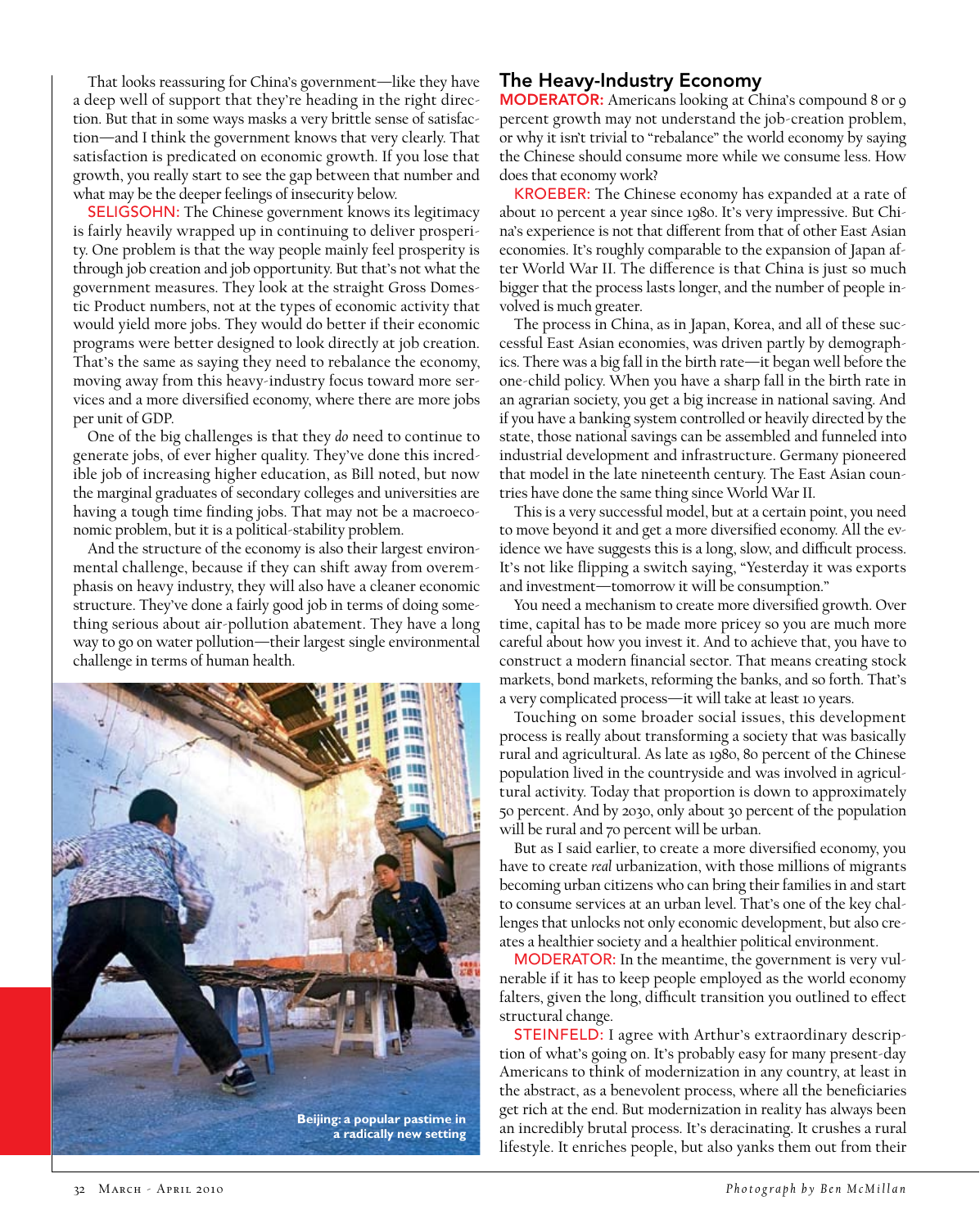roots. It often involves all kinds of hierarchy and oppression and nastiness.

In China, we've seen analogs to all of that. On one hand, there's this sense of Chinese triumphalism. On the other, there's also a sense of a government that's barely holding on, or barely trying to fight all the different fires that erupt through this modernization process—social tension, labor abuses, environmental destruction and degradation.

And all the while, the government, and the people themselves, are ratcheting up expectations of what their lives should be like. Increasingly, they feel their lives should be like those of Europeans or Americans. Should even those relatively modest goals be met, that will have—is already having—incredibly potent effects on the global economy, environment, institutions, and resources. Even in the best of all cases, this is a truly Earth-changing, very turbulent, very unpredictable process.

#### Adaptation and Managing Modernization

MODERATOR: When the economic limits were taken off 30 years ago, did anybody imagine that there would be hundred-story buildings in Shanghai and subway lines and cars everywhere? The process feels almost experimental. Is that a fair characterization?

KIRBY: I would disagree, in the sense that the broad process of Chinese modernization goes back well before the People's Republic. We finally see the vision of Sun Yat-sen in the 1920s—the internationalization of China with foreign as well as Chinese capital—being realized, and we see the dream of Chinese engineers to physically reshape the Chinese landscape being fulfilled.

This modernizing effort has now been successful under a political system that is, or is seen to be, responsible for *everything*. It can work as well as it has in the last 20 or 30 years because it has had remarkably good leadership, by and large. The political system is so centralized in certain areas that when it has good leadership, it can be remarkably effective. When it has catastrophic leadership, as in the era of Mao Zedong, it can be remarkably disastrous, even criminal. When things go wrong in the United States, it isn't always the government's fault. But when things go wrong in China, it's *somebody's* fault—usually local or provincial government, rather than central. But the government is responsible at the end of the day for almost everything.

STEINFELD: That's such a great point. But precisely because the government *is* ostensibly responsible for everything, that has given it an incentive recently to hive off certain things to civil society. Whether it's rural elections, or tolerance for organizations of homeowners or apartment owners in cities, this does represent an effort to shift responsibility to other parties. I think that's a good development. It's a back-door way toward, if not democratization, at least pluralization of the system.

SELIGSOHN: I would agree that there's this grand, long-term vision. Even the Three Gorges Dam was originally suggested by Sun Yat-sen, before they had the technology to build it.

But China has also been remarkably good at using pilot projects and pilot cities to speed its modernization. It is able to try laws out in one city or one location. The current enforcement of air-pollution laws basically started with some experiments in Shanghai that the central government then picked up. Rural health insurance started out as experiments in Panyu and a few other counties.

It's difficult in most political systems to say, "You're going to be

"Modernization in reality has always been an incredibly brutal process. It's deracinating. It crushes a rural lifestyle. It enriches people, but also yanks them out from their roots."

able to try this first, and nobody else will get to benefit until later." Yet in China, that's very easy to do. It doesn't matter whether it's electric vehicles or higher education—you try it somewhere, you see if it works. You allow multiple experiments in different places, and then the central government picks the ones that it actually wants to promote elsewhere. This does lead to somewhat uneven development throughout the country, but it's part of the reason China has been able to move quickly, for a developing country, in experimenting with new programs.

OSNOS: One area worth checking to see how much actually *is* going according to plan is a whole range of international issues, where China has moved faster and has become more important than even it was prepared for. You see that not only its incredibly complex relationships in Africa, but in Iran, for example. I'll oversimplify. So far, China's position in dealing with Iran has been that it will intervene as little as it is possible. That is unlikely to change unless its position begins to harm its standing in the world. If you talk to people in Beijing who are looking at Iran policy, they'll basically say that China is going to wait as long as it can before it takes a really bold position.

What we're seeing is this gap between China's *prominence* and its *leadership*. That's important, because we don't know when and how it's going to take up that leadership. I don't like to use the term popular under the Bush administration, "responsible stakeholder," but on some level, we are waiting for China's moral presence to catch up with its physical presence.

KIRBY: If you take the longer historical view, it was self-understood that "China"—or more accurately the Tang, Song, Yuan, Ming, and Qing empires—would have a kind of moral presence as part of what we would today call their foreign policy. For these empires were responsible for "civilization" and the promotion of moral values within and beyond their borders, across East Asia.

This is possibly one of the reasons why you see a groping for some moral footing in international affairs, because you have a system that has lost its moral footing. With the demise of Marxism, what is there to *do* as a Chinese Communist party? And communism was but the last of a series of experiments in the twentieth century to find some "modern" system to take the place of the ancient, imperial tradition—a tradition that is gone, but not yet replaced. You don't have a sense of what this country in fact *stands* for, if it is to, as Americans like to say, stand for something.

ELLIOTT: On one level, what China stands for is a unified China. If the government's legitimacy rests on one thing, it's on the ability to reunify the country in the late 1940s after half a century of disunity—which was an undeniably impressive accomplishment—and to be able to sustain that *(please turn to page 73)*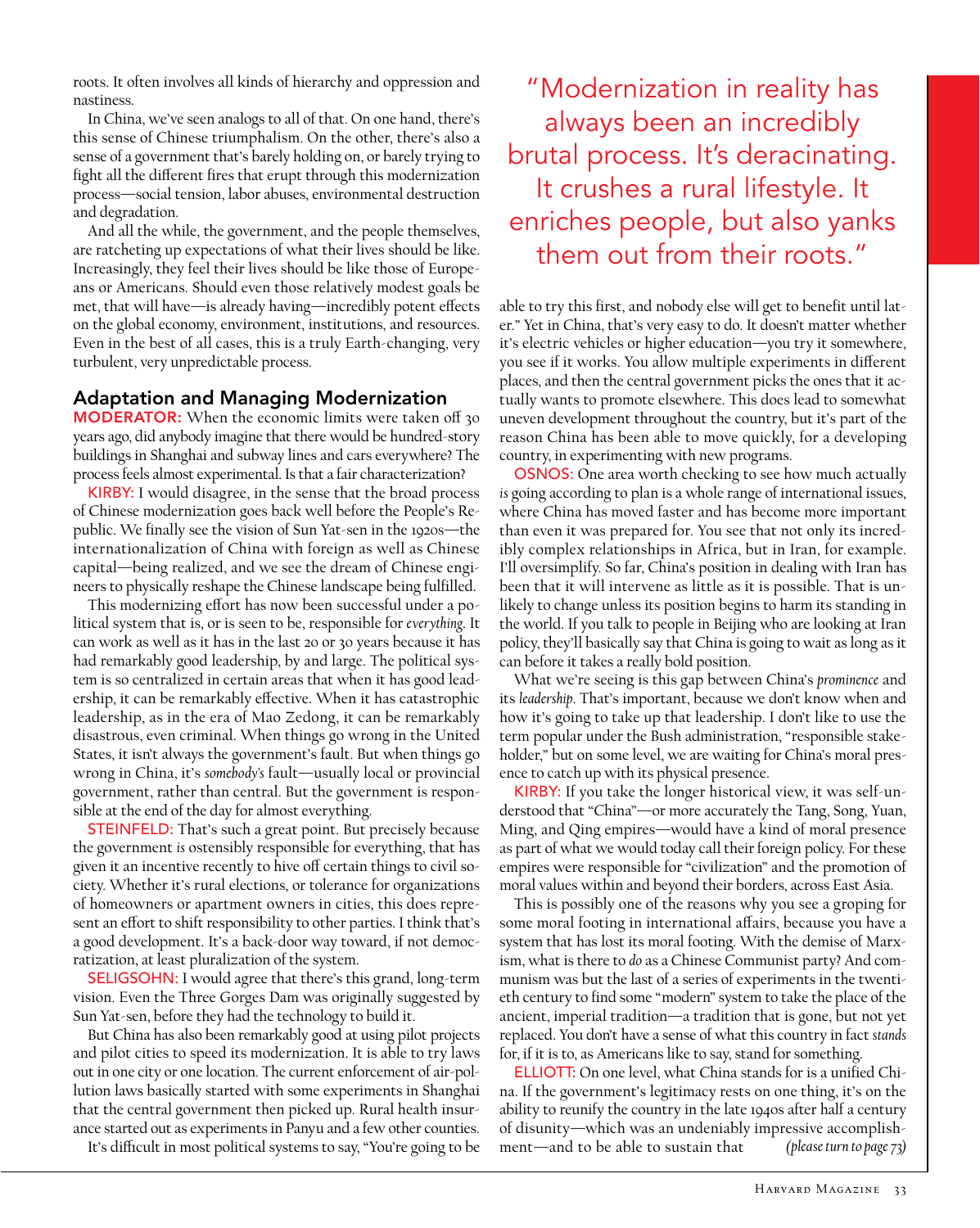

**Changing, Challenging China**  *(continued from page 33)*

for 60 years now. That and the prosperity it has brought are its main accomplishments.

But if protecting that unity becomes the end in itself, then other things necessarily end up being sacrificed toward that goal. The problems in Xinjiang in the summer of 2009, or in Tibet the year before, point up some of the difficulties the government faces in maintaining that unity—not to mention the Taiwan issue, the great unresolved hot button. I've never met *anybody* from the mainland who was willing to grant that Taiwan could possibly be independent.

As to other issues that people are focusing on, our discussion so far has looked mainly at China's east coast. But in the western part of the country, what people are focusing on more than anything else is the survival of their cultures. This is true in Tibet. It's certainly true in Xinjiang, and even to a degree in Inner Mongolia although in Inner Mongolia, demographically that's already largely been decided because of Han in-migration.

If the *Xibu Dakaifa*—the "develop the West" policy—and the Tibet railroad policy are any indications, the government's long-term strategy for assuring national unity is to do its level best to export as many Han immigrants to these areas as possible and to unify this territory on the ground in a way that no imperial state ever really tried to do. And that's a big gamble. It worked in the United States at tremendous cost—if we had to do it over again, I think most of us probably would say we should have done it differently. That argument is raised by a number of Chinese critics. People say, "Where do you in the United States get off, telling us what we should or shouldn't be doing in Xinjiang or Tibet? Look what you did to Native Americans—those cultures, which are essentially eviscerated today." I still don't have a good response for that.

As I said, if everything rides on national unity, that dictates certain policies. Again, the debate on whether this is in everybody's best interest is not a debate that can happen publicly. I tried to raise this question in a very, very indirect way in a talk I gave in Beijing a couple of weeks ago—and at one venue, I was prevented from giving my talk.

OSNOS: The idea of national unity and

prosperity as moral goods, or as the object of China's civilization, is quite fragile. Those are *conditions*—they're not values in and of themselves. As I see it, there is a widespread recognition of that fact among Chinese citizens—that economics is ultimately an unsatisfying faith. You've started to see this in what is described in Chinese as the *xinyang weiji*, the "crisis of faith."

I'm guessing that in Xiaofei's discussions of what being Chinese means, there's probably a growing component that concerns faith and religion. I am struck at how much I'm seeing the casual embrace of religion in a way was not happening a few years ago. Depending on the numbers, there are now more Christians in China than members of the Communist Party. I've started to see Communist Party members openly describe themselves as religious, and they don't know how to reconcile this fact. This is going to become a larger concern for Chinese people: what exactly is the moral constitution, the religious and spiritual constitution, of the country.

KROEBER: Several different strands are getting tangled up here.

I'd like to challenge this notion that it's reasonable to demand or require that China stand for anything. That's a very American idea—that the purpose of countries is to stand for an ideological position. If you ask people in Germany, for example, what Germany stands for, I suspect you would get incoherent responses, or a wide range of responses, or incomprehension.

I think China is entitled to become a normal country. People feel good about their countries because they're *their* countries, and not necessarily for any better or worse reason than that. I question the idea that China in the global community needs to stand for anything other than an active and constructive presence in that global community…

KIRBY: But wouldn't you agree that what is distinctive about China's sense of itself is that it has the burden of being an empire and a *civilization*, and a civilization that defined a large part of the world? The two are so closely related in both political and moral terms that it's been an enormous burden for twentieth-century Chinese states that have tried to embrace what you might call "Asian values" or "Chinese values." Look at ways in which, for example, Chiang Kai-shek tried to re